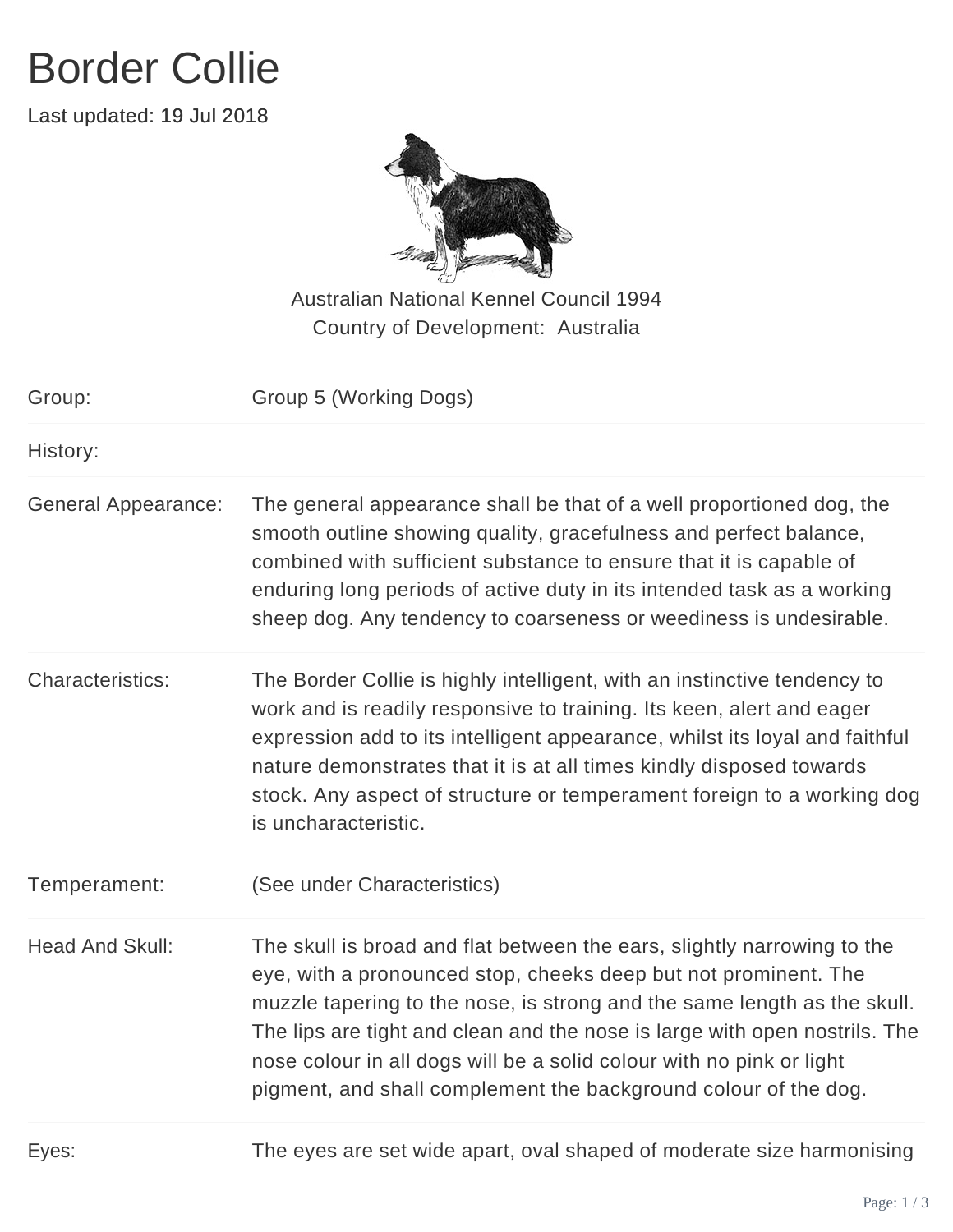|                | with the colour of the coat but darker colour preferred, except in the<br>case of chocolate where a lighter colour is permissible and in the case of<br>merles where blue is permissible. The expression is mild but keen, alert<br>and intelligent.                    |
|----------------|-------------------------------------------------------------------------------------------------------------------------------------------------------------------------------------------------------------------------------------------------------------------------|
| Ears:          | Medium size and texture, set well apart. Carried erect or semierect and<br>sensitive in use.                                                                                                                                                                            |
| Mouth:         | The teeth should be sound, strong and evenly spaced, the lower incisors<br>just behind but touching the upper, that is a scissor bite.                                                                                                                                  |
| Neck:          | The neck is of good length, strong and muscular, slightly arched and<br>broadening to the shoulders, without throatiness or coarseness.                                                                                                                                 |
| Forequarters:  | The shoulders are long, and well angulated to the upper arm, neither in<br>nor out at elbow. The forelegs are well boned, straight and parallel<br>when viewed from the front. Pasterns show flexibility with a slight slope<br>when viewed from the side.              |
| Body:          | The body is moderately long with well sprung ribs tapering to a fairly<br>deep and moderately broad chest. The loins are broad, deep, muscular<br>and only slightly arched, flanks deep and not cut up.                                                                 |
| Hindquarters:  | The hindquarters are broad and muscular, in profile sloping gracefully<br>to the set on of tail. The thighs are long, broad, deep and muscular with<br>well turned stifles and strong hocks, well let down, and when viewed<br>from the rear are straight and parallel. |
| Feet:          | Oval in shape, pads deep, strong and sound, toes moderately arched<br>and close together. Nails short and strong.                                                                                                                                                       |
| Tail:          | The tail is moderately long, set on low, well furnished and with an<br>upward swirl towards the end, completing the graceful contour and<br>balance of the dog. The tail may be raised in excitement, but not carried<br>over the back.                                 |
| Gait/Movement: | The movement is free, smooth and tireless, with a minimum lift of the<br>feet, conveying the impression of the ability to move with great stealth.<br>The action, viewed from the front, should be straight forward and true,                                           |